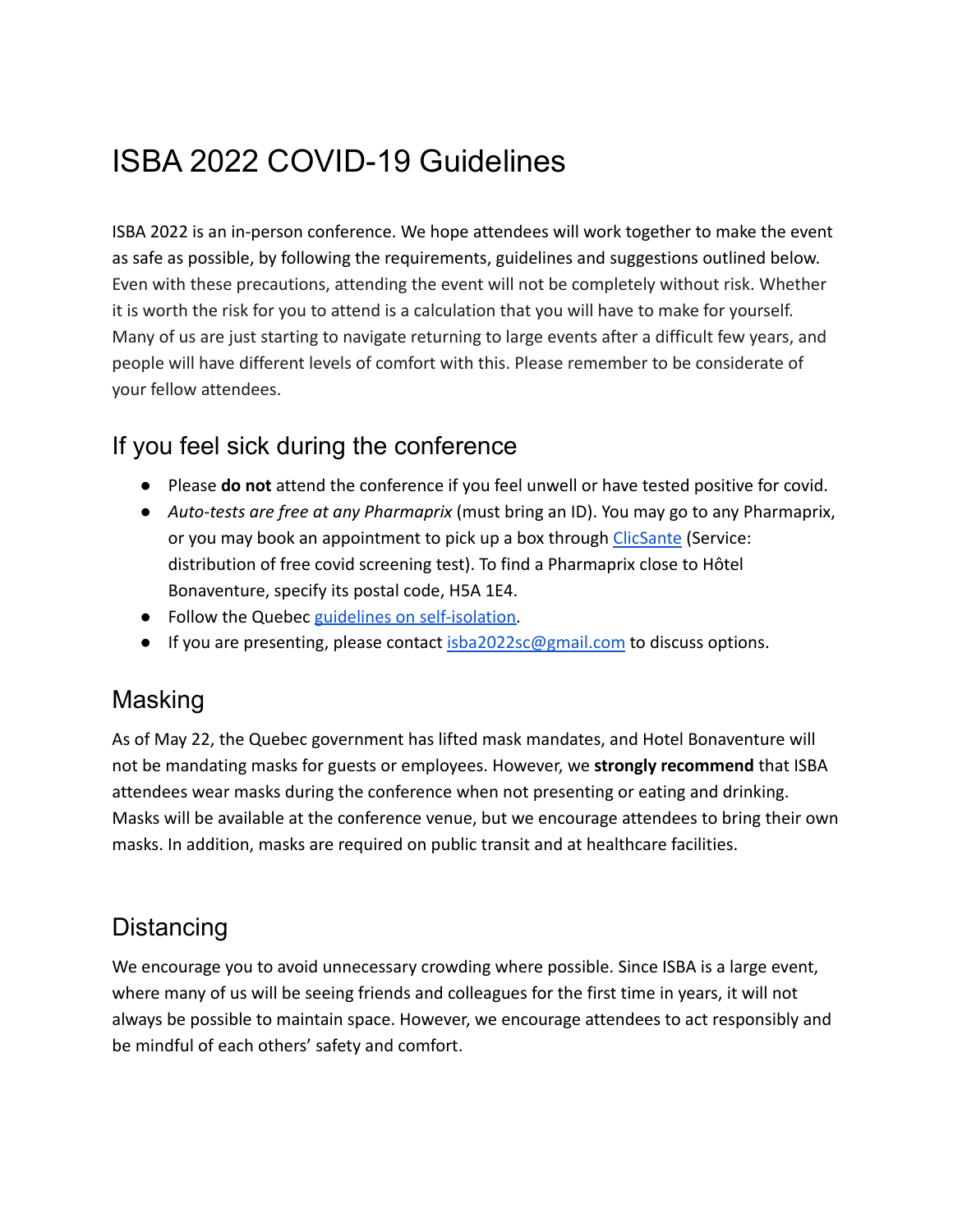# Self-monitoring

Rapid covid tests are available at most pharmacies; you might also consider bringing tests with you to self-monitor. Note that tests purchased from pharmacies **do not** satisfy travel requirements; please see **Travel Requirements** below for more information.

# Travel Requirements

Prior to travel:

- We strongly encourage attendees to be up-to-date on COVID-19 vaccinations and boosters.
- Travel insurance is strongly encouraged
- While masks will be available at the conference, we suggest bringing some with you. Similarly, while self-tests are available at pharmacies, you might consider bringing rapid tests for self-testing. However, note that self-tests do not typically meet international travel requirements, see **Returning home** below.

#### Entering Canada:

In most cases, if you are not a Canadian citizen or permanent resident, you must be fully vaccinated against Covid (i.e., 2 doses) in order to enter Canada. You **must use ArriveCA[N](https://www.canada.ca/en/border-services-agency/services/arrivecan.html)** <https://www.canada.ca/en/border-services-agency/services/arrivecan.html> to submit your travel plans and vaccination information **at least 72 hours prior to arrival**. **If you do not do so you will need to quarantine.** At present, a pre-entry COVID-19 test is not required; however travelers may be randomly selected for a COVID-19 test on arrival. See <https://travel.gc.ca/travel-covid> for further information.

#### Returning home:

Most countries, including the US, no longer require vaccinated passengers to submit a negative COVID test prior to entry. However, some countries still have testing requirements; we suggest verifying the entry requirements of your country prior to travel.

The following laboratories offer COVID tests that meet international travel requirements and are able to provide the appropriate travel certificates.